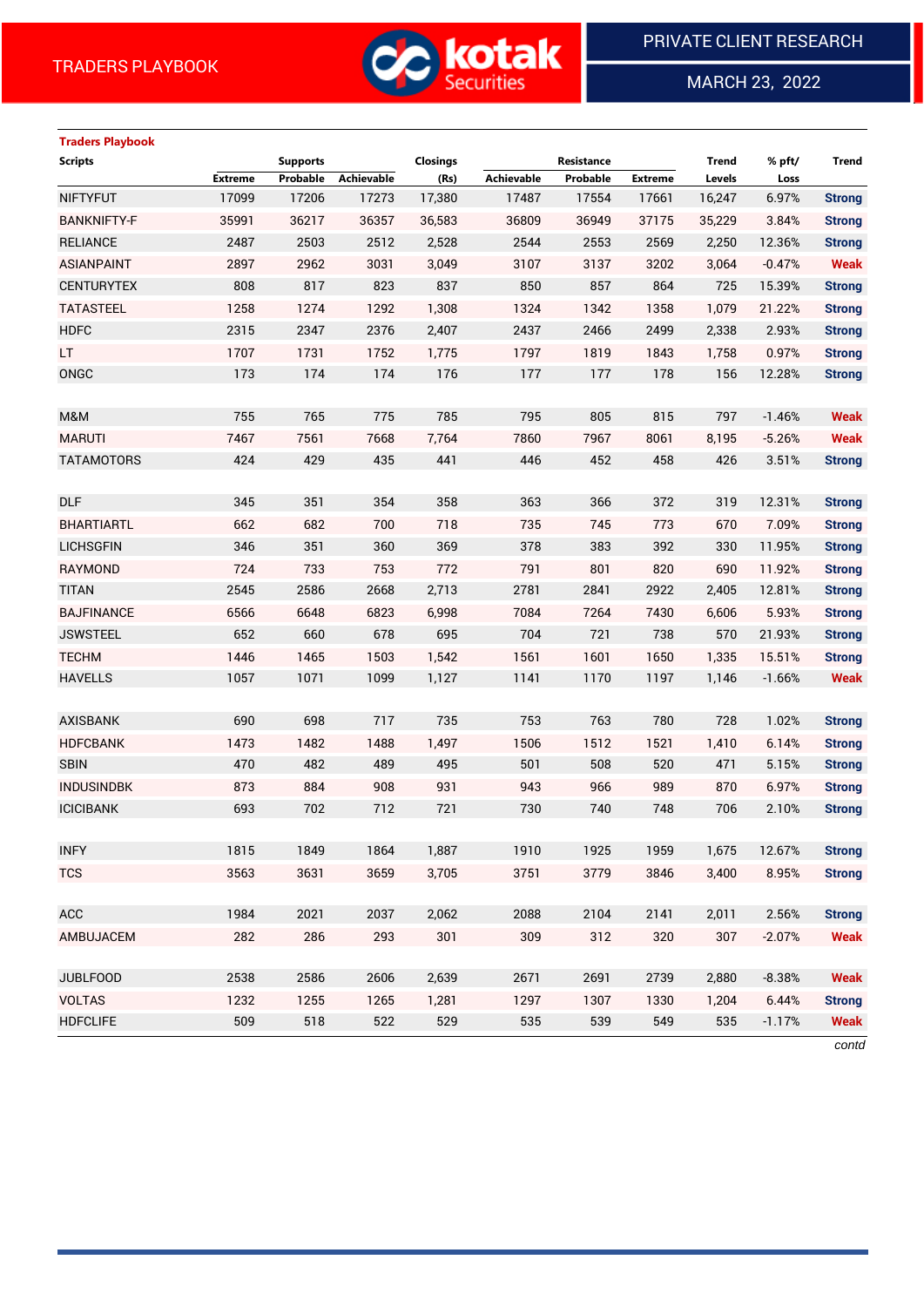#### **Closing Pricess**

Closing price is that price at which a scrip closes on the previous day. Traders can start their intraday trade on this level. The stock or index should sustain above or below the closing price else you should exit the trade. Ideally, half a percent should be the stop loss above or below the closing price to enter the trade.

### **Trend**

Trend is the level at which the tendency of Indices and Stocks can be identified. For best results, you can use the 'Trend Remarks' to trade. A 'Weak' trend means that traders can trade with a negative bias. If the trend is 'Strong', you can trade long with a positive bias. Base price should be the closing price.

#### **Achievable (Supp/Resis)**

It is the price which can be achieved if the Index/Stock trades above or below the closing price. During normal course of trading, first levels are important as one can take profits around first resistance and supports levels.

## **Probable (Supp/Resis)**

It's a second resistance/support and can be achieved if stocks/indices are in trending mode. Events can lead stocks and indices to reach these levels.

#### **Extreme levels**

Sometimes, the stocks fall or rise to their average lowest or highest levels FOR THE DAY and that may act as an excellent contra buying or selling opportunity with a stop loss given in the table. This means buying around extreme support and selling around extreme resistance strictly with a given stop loss. For e.g. If the extreme support for Nifty is given at 5605, and in case the market comes down to similar levels, then you can initiate long positions with the given 'stop loss for long' in the column, say at 5585. If it breaks 5585 then the trader must exit the position. This is valid on both the sides.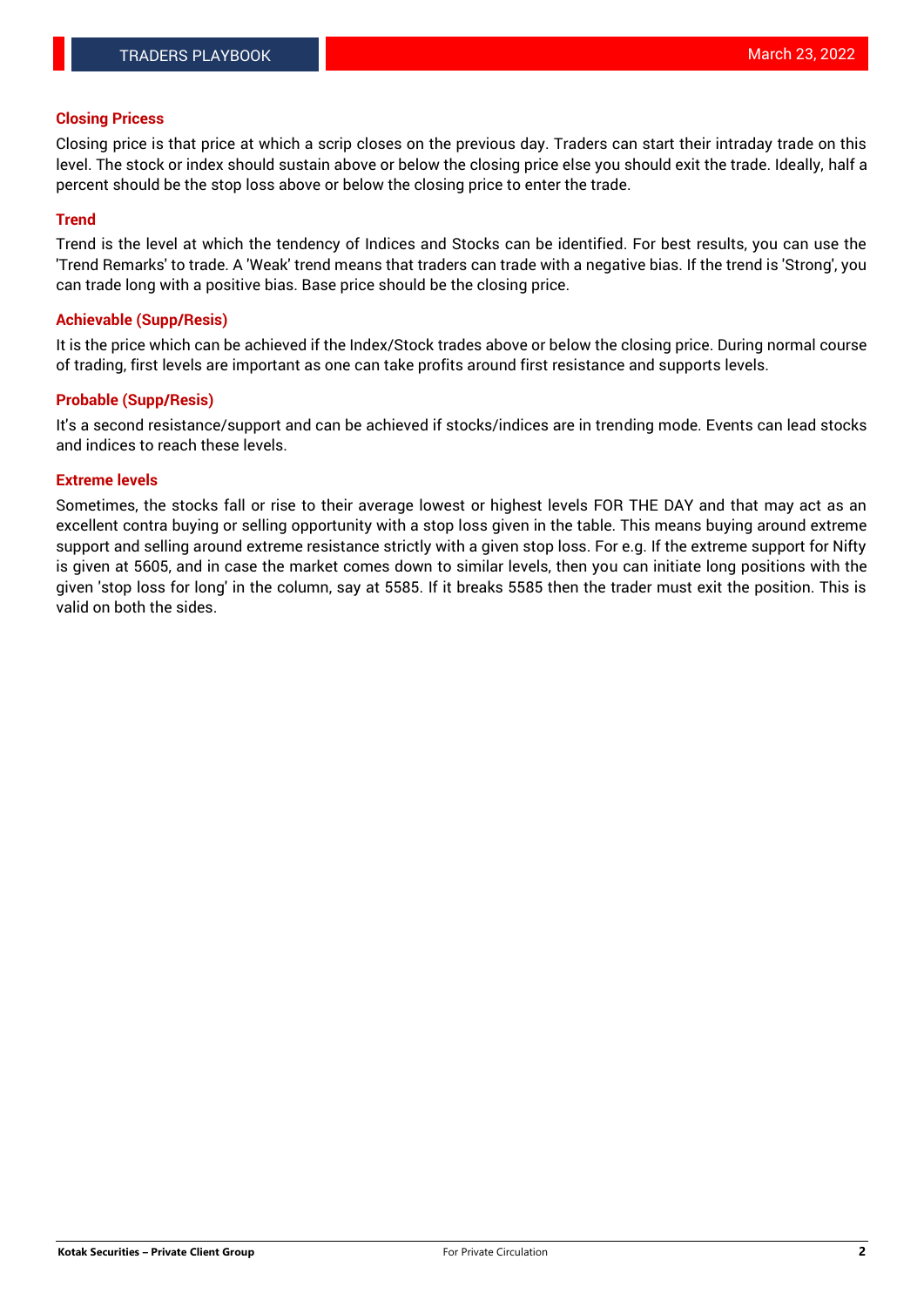## **RATING SCALE (PRIVATE CLIENT GROUP)**

| <b>BUY</b>             | $\overline{\phantom{0}}$ | A condition that indicates a good time to buy a stock. The exact circumstances of the signal will be determined by the indicator that an<br>analyst is using.  |
|------------------------|--------------------------|----------------------------------------------------------------------------------------------------------------------------------------------------------------|
| SELL                   | -                        | A condition that indicates a good time to sell a stock. The exact circumstances of the signal will be determined by the indicator that an<br>analyst is using. |
| <b>Stop Loss Order</b> | $\qquad \qquad -$        | An instruction to the broker to buy or sell stock when it trades beyond a specified price. They serve to either protect your profits or<br>limit your losses.  |

#### **FUNDAMENTAL RESEARCH TEAM (PRIVATE CLIENT GROUP)**

Head of Research Auto & Auto Ancillary Transportation, Paints, FMCG Banking & Finance shrikant.chouhan@kotak.com arun.agarwal@kotak.com agarwal.amit@kotak.com Hemali.Dhame@kotak.com

**Jatin Damania Purvi Shah Rini Mehta K. Kathirvelu** Metals & Mining, Midcap **Pharmaceuticals** Research Associate Support Executive jatin.damania@kotak.com [purvi.shah@kotak.com](mailto:purvi.shah@kotak.com) rini.mehta@kotak.com [k.kathirvelu@kotak.com](mailto:k.kathirvelu@kotak.com)

**Sumit Pokharna Pankaj Kumar** +91 22 6218 6438 +91 22 6218 6434

**Shrikant Chouhan Arun Agarwal Amit Agarwal, CFA Hemali Dhame**

 $+91$  22 6218 6432

Oil and Gas, Information Tech Construction, Capital Goods & Midcaps<br>sumit.pokharna@kotak.com pankair.kumar@kotak.com pankajr.kumar@kotak.com

+91 22 6218 5408 +91 22 6218 6443 +91 22 6218 6439 +91 22 6218 6433

**TECHNICAL RESEARCH TEAM (PRIVATE CLIENT GROUP)**

[shrikant.chouhan@kotak.com](mailto:shrikant.chouhan@kotak.com) [amol.athawale@kotak.com](mailto:amol.athawale@kotak.com) Research Associate +91 22 6218 5408 +91 20 6620 3350 [sayed.haider@kotak.com](mailto:sayed.haider@kotak.com)

**Shrikant Chouhan Amol Athawale Sayed Haider**

+91 22 62185498

# **DERIVATIVES RESEARCH TEAM (PRIVATE CLIENT GROUP)**

.<br>+91 22 6218 5497

**Sahaj Agrawal Prashanth Lalu Prasenjit Biswas, CMT, CFTe** [sahaj.agrawal@kotak.com](mailto:sahaj.agrawal@kotak.com) [prashanth.lalu@kotak.com](mailto:prashanth.lalu@kotak.com) [prasenjit.biswas@kotak.com](mailto:prasenjit.biswas@kotak.com)